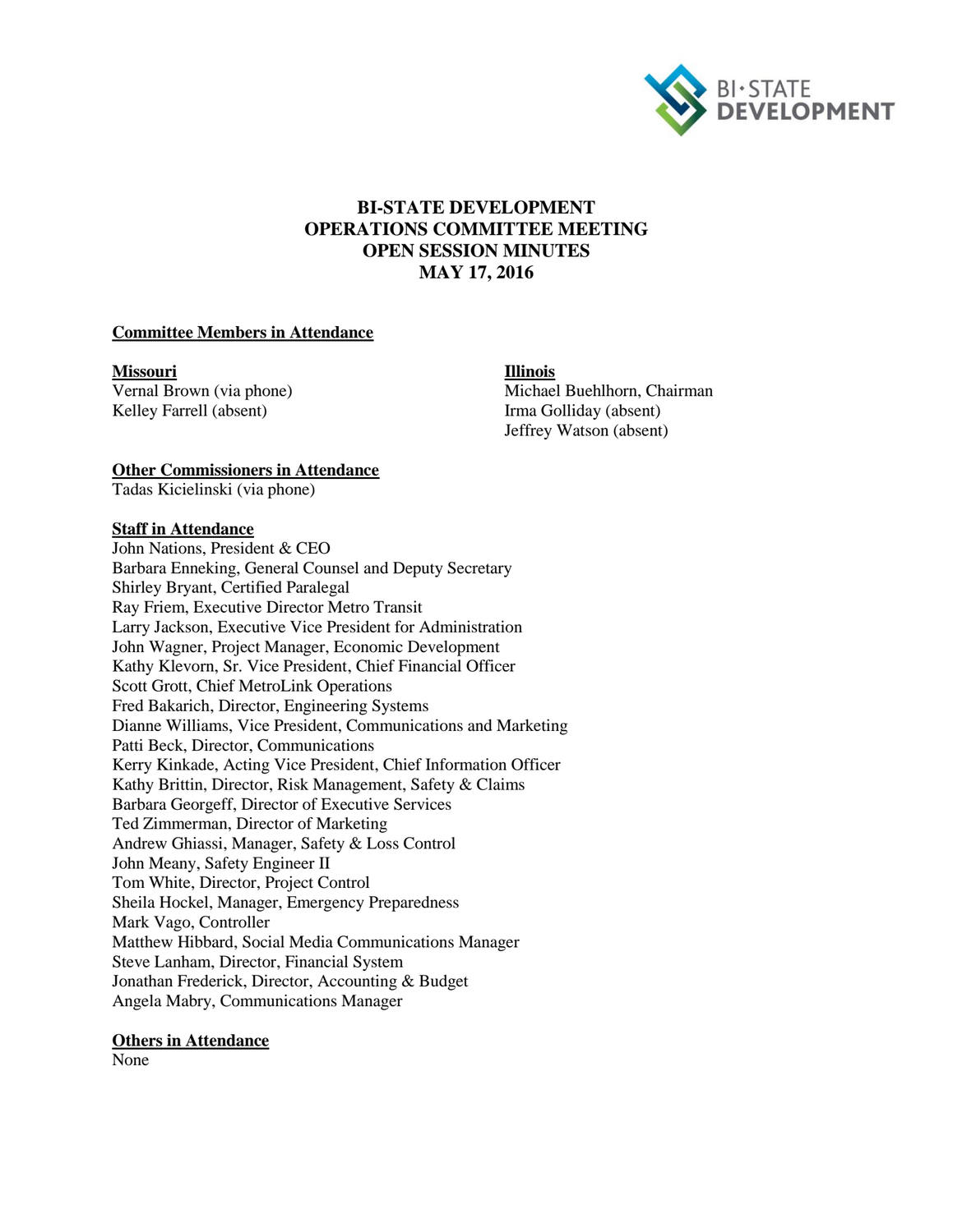#### **1. Call to Order**

**8:00 a.m.** Chairman Buehlhorn called the Open Session Operations Committee Meeting to order at 8:00 a.m.

# **2. Roll Call**

**8:00 a.m.** Roll call was taken.

#### **3. Public Comment**

**8:00 a.m.** There was no public comment.

**8:00 a.m.** Ray Friem, Executive Director Metro Transit, informed the Committee that the Risk Management Department has received an award from the local Emergency Planning Committee, and introduced Kathy Brittin, Director Risk Management, Safety and Claims to provide additional information. Ms. Brittin stated that the Local Emergency Planning Commission **(LEPC)** is made up of appointed members for the City of St. Louis Emergency Planning Commission, of which Bi-State Development **(BSD)** is a member. LEPC coordinates the emergency preparedness planning in the City of St. Louis and exists to help coordinate, plan, prepare, and train for disasters especially disasters involving hazardous materials. LEPC is a resource for citizens to learn about hazardous substances, emergency planning, as well as health and environmental risks in their neighborhoods. Risk Management received this industry award from Region 7, which is composed of the states of Missouri, Kansas, Iowa, and Nebraska, for outstanding achievement in planning, prevention and risk reduction in the community. Ms. Brittin acknowledged the efforts of Sheila Hockel, Manager of Emergency Preparedness; Andrew Ghiassi, Manager, Safety & Loss Control; and John Meany, Safety Engineer II, and congratulated them for this outstanding achievement.

John Nations, President & CEO, congratulated the team on their achievements, and Commissioner Buehlhorn thanked them on behalf of the Board for their efforts.

#### **4. Minutes of January 19, 2016 Operations Committee**

**8:04a.m.** The January 19, 2016, Open Session Operations Committee Meeting minutes were provided in the Committee packet. A motion to approve the minutes was made by Commissioner Kicielinski and seconded by Commissioner Brown. **Motion passed unanimously.**

#### **5. Revision to Board Policy, Chapter 80** *Agency Property*

**8:04 a.m.** A briefing paper and attachments were provided in the Committee packet. Dianne Williams, Vice President Marketing and Communications, provided a brief overview. Board Policy, Chapter 80, *Agency Property*, as it is currently written, does not fully protect the Agency's right to control its property that has public access. The current policy does not restrict certain activities, including sales activities; nor does it permit the Agency to charge and collect fees for use of its facilities, as is authorized in Article III of the Compact. The proposed changes to Chapter 80 would also update the standards and guidelines for the posting of paid advertising. The Agency's practice has been to not allow any of its vehicles or facilities to become a public forum for the dissemination, debate, and/or discussion of public issues. The proposed changes would benefit the Public Safety Department's efforts to limit or restrict non-Agency activity in Metro customer transit venues. Additional protections and clarifications regarding the use of Agency property and facilities are necessary in order to prevent interference with safe and efficient Agency operations. Management's recommendations are as follows: 1) change the order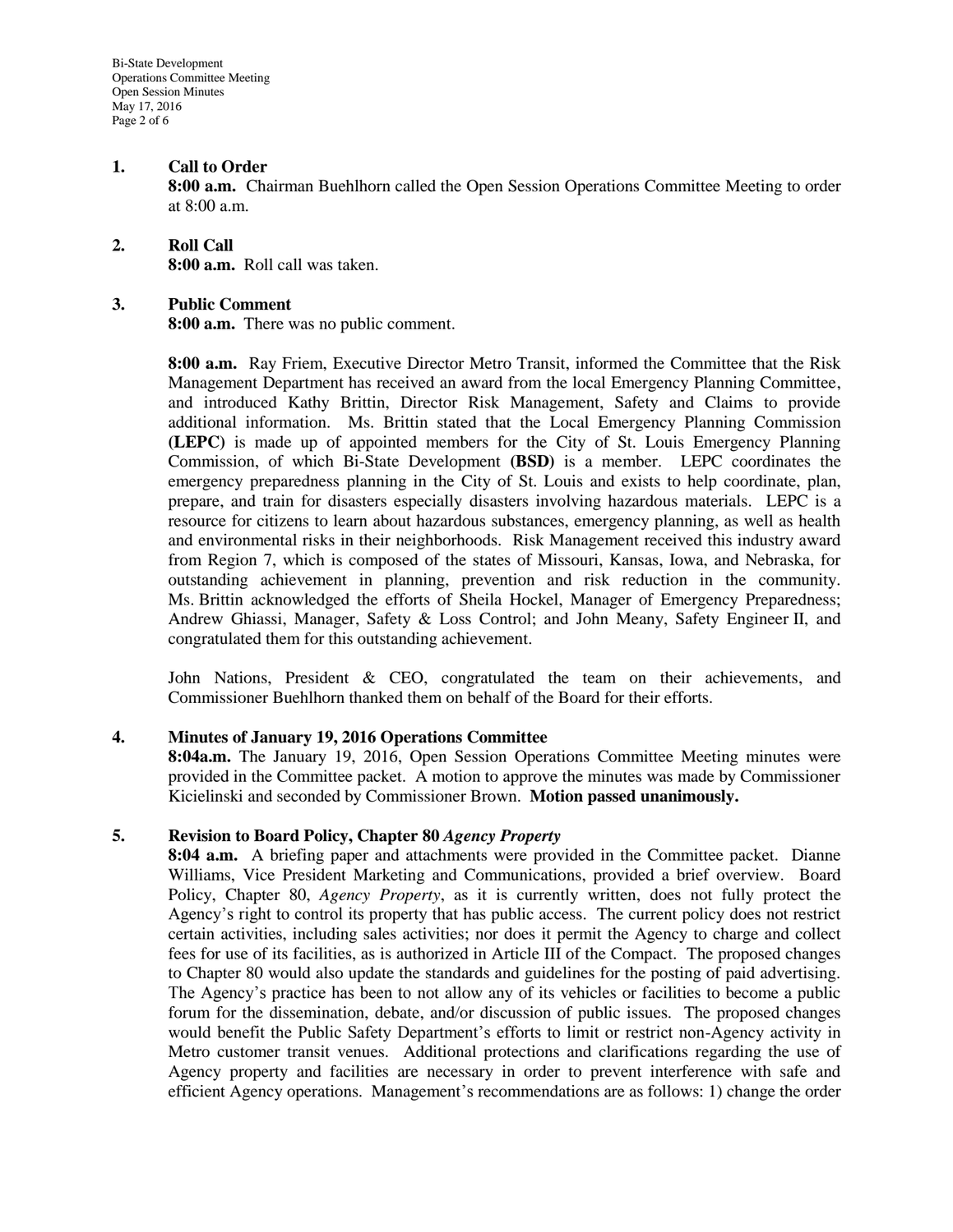of Section 80.010 and 80.020 for a more logical flow between policies regarding distribution of literature and policies controlling sales activities; 2) change the title of the new Section 80.010 from *Distribution of Literature on Certain Agency Property* to *Expressive Activities on Agency Property* in order to include all forms of speech; 3) No longer provide a provision for outside organizations or individuals to poll, distribute material, or construct booths for the distribution of literature on Agency property as is found in the current Section 80.020 – *Distribution of Literature on Certain Agency Property*; 4) In the proposed new Section 80.020 *(The Solicitation of Funds or Sale of Products on Agency Property)*, allow the Agency to reserve the exclusive right to sell, or to provide or authorize the sale or provision of, products or services on Agency property. The Policy, as written in the current Chapter 80.010, prohibits any sales activity on Agency property; and Section 80.030.5, makes minor changes to include new products. For example, the Agency currently prohibits advertising of tobacco products. The proposed change would also prohibit advertisements of e-cigarettes and vaporizers. It is further requested that the Committee recommend that the proposed revisions to Board Policy, Chapter 80 *Agency Property*, not be tabled pursuant to *Article VI(D)* of the Board Policies, as it is in the best interest of the Agency that this revision become effective upon approval at the June 24, 2016, Board meeting. A motion for the Committee to approve and refer to the Board for approval the proposed changes to Board Policy, Chapter 80, *Agency Property*, and that this proposed revision not be tabled and be approved at the June 24, 2016, Board meeting was made by Commissioner Brown and seconded by Commissioner Kicielinski. **Motion passed unanimously.**

### **6. Contract Award: Werremeyer Incorporated for Development and Implementation of Marketing Activities for BSD and Emerging Enterprises**

**8:09 a.m.** The briefing paper regarding the contract award to Werremeyer Incorporated **(Werremeyer)** for Development and Implementation of Marketing Activities for BSD and Emerging Enterprises was provided in the Committee packet. Dianne Williams, Vice President Marketing and Communications, provided a brief overview. A solicitation was issued on March 21, 2016, to retain a firm that could provide full-service marketing and creative agency assistance in the development and implementation of marketing activities for Bi-State Development **(BSD)** and the emerging enterprises. Four (4) proposals were received and evaluated. After the technical evaluations, cost scores calculations and final combined scores were tabulated; the evaluation team determined that the proposal from Werremeyer provided the best value. Werremeyer's cost was deemed fair and reasonable in comparison with other proposals submitted, and they have provided exceptional creative services to BSD in the past.

Commissioner Kicielinski asked who was responsible for ensuring the billable hours for Werremeyer were verified and submitted properly. In response, Dianne Williams informed the Committee that the Marketing and Communications Department would be responsible and they are tenacious about making sure that the bills reflect the services provided and charges for said services are correctly documented and submitted.

A motion for the Committee to approve and refer to the Board for approval the request to authorize the President & CEO to enter into a three (3) year contract in the not to exceed amount of \$600,000; award monetary and administrative contract modifications as needed; and award two (2) option years in an amount not to exceed \$400,000 if certain criteria are met as stipulated in the briefing paper was made by Commissioner Brown and seconded by Commissioner Kicielinski. **Motion passed unanimously.**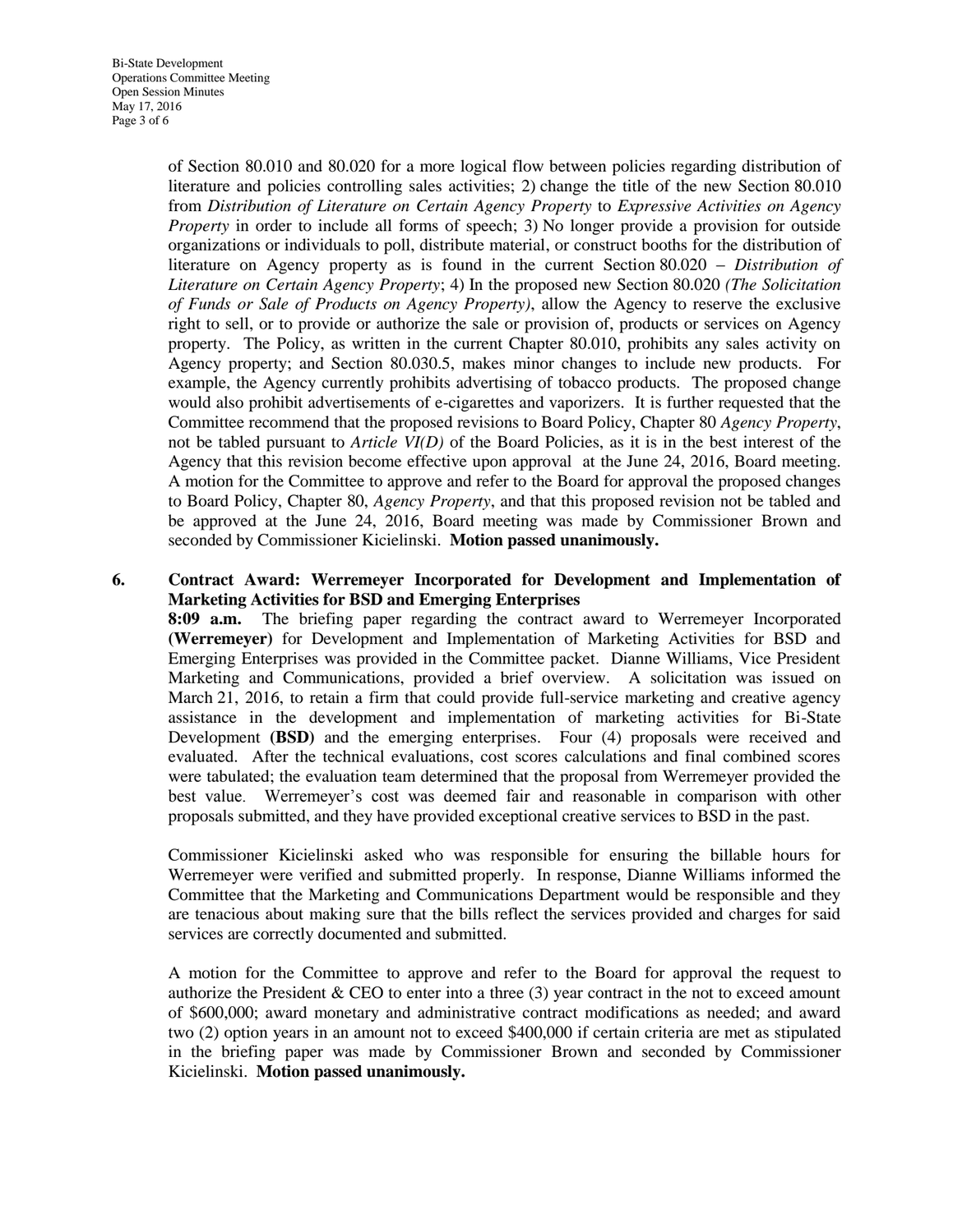Bi-State Development Operations Committee Meeting Open Session Minutes May 17, 2016 Page 4 of 6

#### **7. Contract Award: Ironhorse, Incorporated for Track Maintenance Service**

**8:12 a.m.** The briefing paper regarding the contract award for Ironhorse, Incorporated **(Ironhorse)** for Track Maintenance Service was provided in the Committee packet. Scott Grott, Chief MetroLink Operations, provided a brief overview. A Request for Proposal **(RFP)** was issued in March 2016 for qualified contractors to provide track maintenance services and routine and emergency repairs along the MetroLink alignment. Proposals were received from three (3) firms, and upon the completion of their technical and cost evaluations, Ironhorse was selected. Ironhorse's costs were deemed fair and reasonable in comparison with the other solicitations received. The on-call track maintenance contract has been in place since the inception of MetroLink, and Ironhorse is the incumbent on this project and the most qualified with the best proposal submitted. A motion for the Committee to approve and refer to the Board for approval the request to authorize the President & CEO to enter into a three  $(3)$  year time and material contract in a not to exceed amount of \$1,737,448.85; award monetary and administrative contract modifications as needed; and award two (2) option years in an amount not to exceed \$1,431,575.70 if certain criteria are met as stipulated in the briefing paper was made by Commissioner Brown and seconded by Commissioner Kicielinski. **Motion passed unanimously.** 

#### **8. Third Quarter Operations Report and Capital Projects Update**

**8:15 a.m.** The Third Quarter Operations Report and Capital Projects Update was provided in the Committee packet. Ray Friem, Executive Director Metro Transit provided a brief overview. Ridership was down 4.2% and through the Third Quarter we are \$5.3 million behind budget. Expenses are down primarily due to lower diesel fuel costs and lower employee benefits costs. Fixed route service for both MetroLink and MetroBus was down for both the quarter and year-todate. Ridership was strong in Fiscal Year 2014 and for the first seven (7) months of Fiscal Year 2015, but by February there was a drop in ridership that continued through every subsequent report. Ridership for all modes of transportation in Fiscal Year 2016 are universally lower than the previous year. The decline in ridership can be contributed to a number of events that included regional unrest, security concerns, and lower fuel prices. Ray Friem said this is not just an issue related to transit. He reported that parking revenue in the City of St. Louis is down, and there are not as many people coming into Downtown St. Louis. Mr. Nations noted that Uber began operating in the region in April of 2015, which may also have an as yet undetermined impact on transit, as it has had on taxi cabs. Service profiles are basically unchanged, however, loss of ridership triggers a lowering of the system efficiency numbers and passenger revenue hours. Call-A-Ride remains unaffected. Security activity shows custodial arrests are up for the quarter but summonses are down. Dispatch calls are up and valid service complaints are up for the quarter. The TIGER Grant Funding Partners have agreed to allow BSD to enter into a contract with HNTB, for the design services of the Boyle Street Station. Vehicle acquisitions for the Call-A-Ride vans are problematic primarily because the chassis deliveries are way behind schedule. We have been successful in keeping the vans operational but we are a year behind in our procurement schedule. BSD recently received concurrence from St. Clair County Transit District to proceed with bus procurement for the year.

Fred Bakarich, Director Engineering Systems, provided a brief update regarding the Eads Bridge Project. Work on the bridge is on track to be completed by June  $3$  with a target date of June 13 for cut over. There is some Overhead Conductor Rail **(OCR)** work yet to be completed but the overall work on the bridge will be completed very soon. Some discussion followed regarding the final total cost to rehab the bridge. The Civic Transit Center was delayed for over a year in order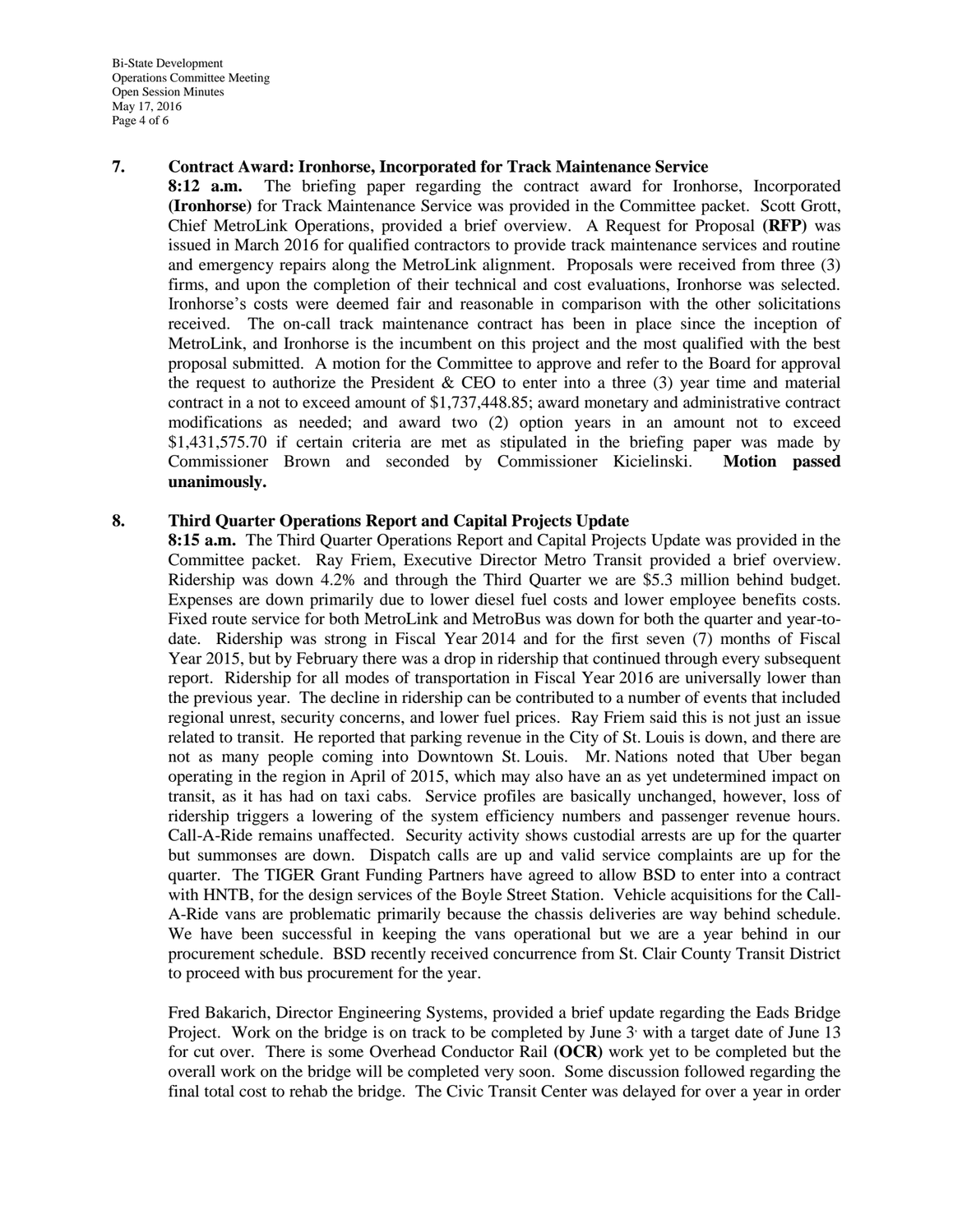to resolve issues with the City of St. Louis regarding ADA compliance and access. Those concerns were resolved a few weeks ago, and a notice to proceed on this project was issued. Although there is some work to be completed on the Spruce Street Bridge, the major work was completed in time for the St. Louis Cardinals' opening day. Additional discussions followed regarding the TIGER Grant Project and the Union Station Tunnel Project.

Scott Grott, Chief MetroLink Operations, discussed the key capital maintenance projects, focusing primarily on the wood tie project, contact wire replacements, station edge replacements, and elevator rehabilitation.

Tom White, Director, Project Control, provided a brief update regarding the SmartCard Project. The integration between the vendors and the software installation has made good progress. Trapeze and the AVL System have been integrated and a test of the software on a bus to see how it interacts with the farebox system can now provide stop ID's and tie the transaction to that information. There were minor issues that needed to be resolved, and final development is expected to be completed soon. There have been some changes to the ticket purchasing websites to make them more customer friendly. The new hand-held inspection devices will be critical to the success of the project. These devices will be used by the fare enforcement officers for checking fares.

Commissioner Buehlhorn stated that after the SmartCard is fully operational, complaints will increase because of launching this new system and suggested that the complaints about the new SmartCard system be tracked separately from the other complaints. Some discussion followed regarding other transit agencies who implemented this type of system and overall every city said that the during the first six (6) months of service the complaints went up tremendously, but then they reached a curve and started to decline as customers became more familiar with the changes. This report was informational only and no Committee action was required. A copy of the report will be kept at the office of the Deputy Secretary.

**9. Contract Modification – Automated Fare Collection System Customer Education Services 8:55 a.m.** The Briefing Paper regarding the contract modification for Automated Fare Collection System Customer Education Services was provided in the Committee packet. Ray Friem, Executive Director Metro Transit, informed the Committee that this service may be required in the next three months and since the Board does not meet again until September, 2016, management is requesting approval of this contract modification now. Tom White, Director Project Control, provided additional information regarding this contract modification. BSD entered into a sole source contract with Jones Worley in September, 2013 for SmartCard branding and customer education services. Jones Worley is uniquely qualified and St. Louis is the seventh transit property in the nation for which they have provided customer education services. The funds currently contracted were intended to last through September, 2016, at which time BSD planned to shift to a local PR firm for the rollout marketing strategy. The project team determined that Jones Worley would bring more value during the launch and implementation phases than another firm. Therefore, the funds set aside for the local firm will be used to extend Jones Worley's contract. The remaining work and additional contract amount requested for customer education and communication is \$250,000. A motion for the Committee to approve and refer to the Board for approval a sole source contract modification with Jones Worley, to be extended to July, 2018, with a total not to exceed amount of \$500,000 was made by